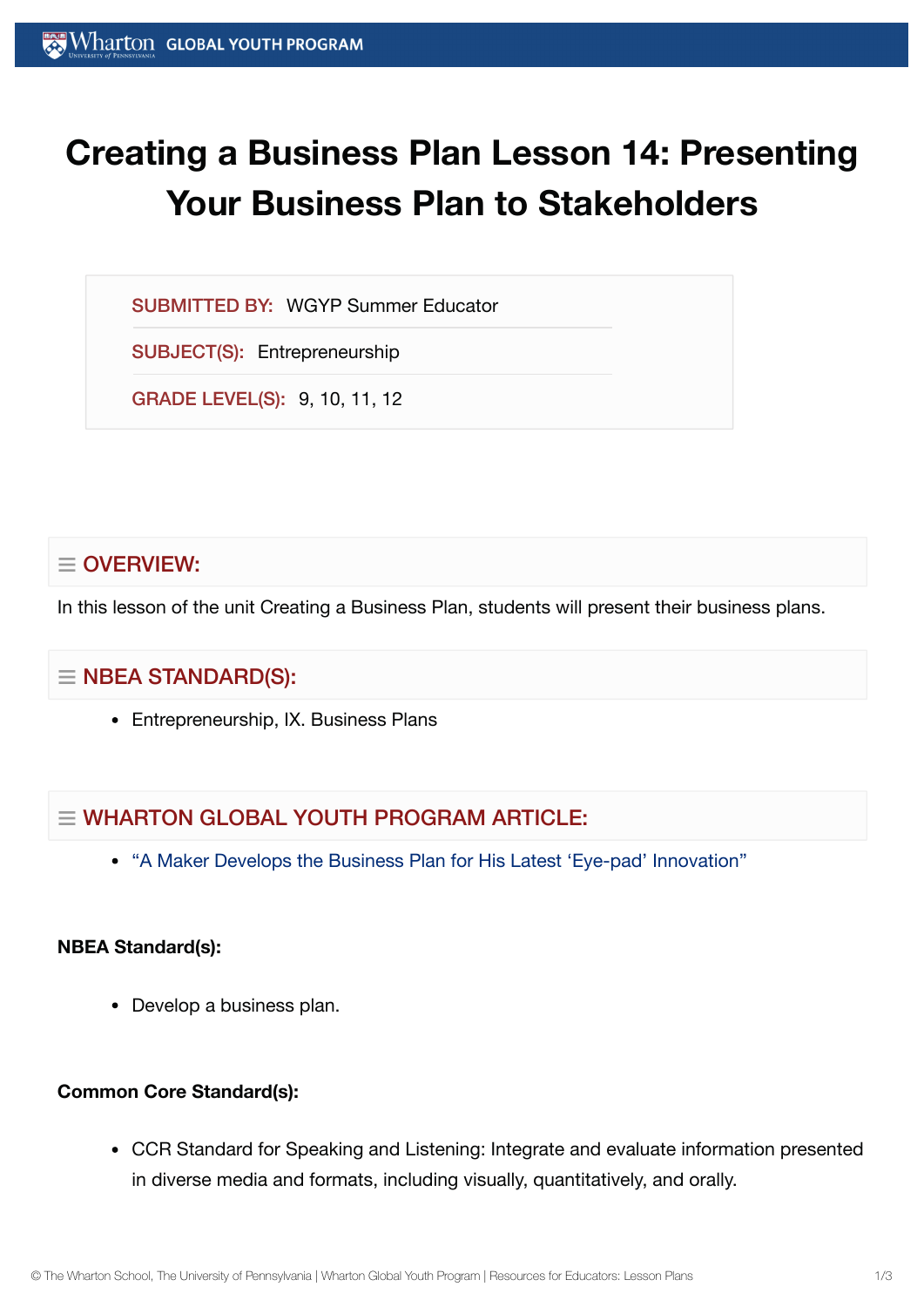CCR Standard for Speaking and Listening: Evaluate a speaker's point of view, reasoning and use of evidence and rhetoric.

**Objectives/Purposes:** In this lesson, students will present their business plans.

#### **Other Resources/Materials:**

- Presentation materials that group might need (i.e. Computers)
- Scoring Business Plan Presentation Rubric

#### **Activity:**

#### [Business Plan](https://globalyouth.wharton.upenn.edu/wp-content/uploads/2012/02/Entrepreneurship14_BusinessPlanRubric.doc) Rubric

- 1. Do Now: Independently, each student should write down five things they learned from by creating a business plan and the five things they enjoyed most from the experience. Hand these into the teacher, this is a way to give the teach feedback about the unit. (*5 min*)
- 2. Teacher hands out copies of the Scoring Business Plan Presentation Rubric. Explains how each student is a stakeholder and it is their responsibility to help score each group's presentation. Using the rubric given out yesterday, they will use that to help fill in the scores. Answer any questions (*5 min*).
- 3. Each group will present. Depending on how much time is available during class each group should have about 5-10 min. (*30 min*)
- 4. Wrap Up: As the class session ends, the teacher can ask the students what they enjoyed about the unit and what they might have changed. Also can ask how they enjoyed presenting and what would have helped them with their presentations. (*5 min*)

#### **Practice Outside of the Classroom:**

At home, students can write a reflection about their presentations. This could be submitted to the teacher as a supplement to the presentation.

#### **What Worked and What I Would Do Differently:**